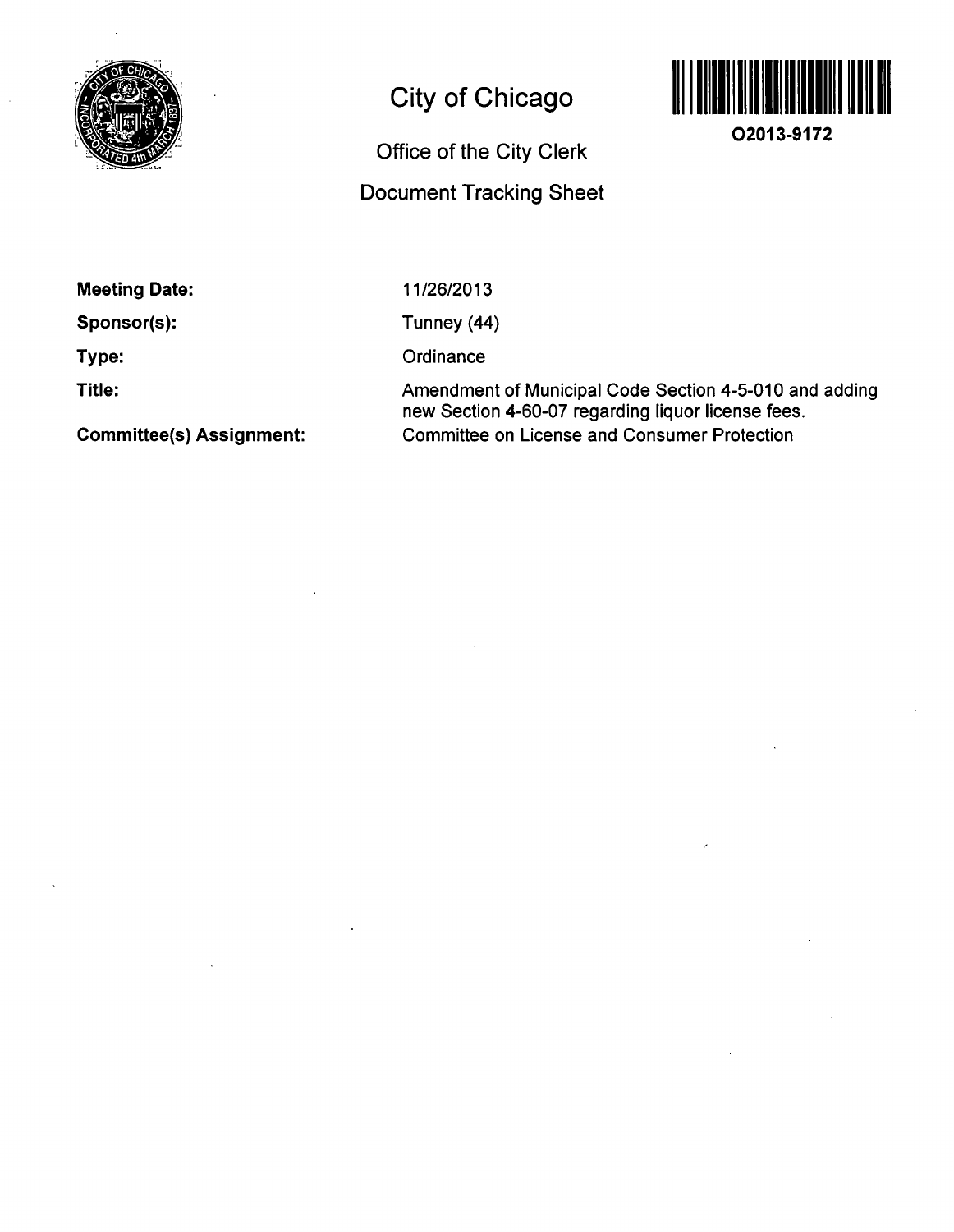Bus Lici

## **ORDINANC E**

### **BE IT ORDAINED BY THE CITY COUNCIL OF THE CITY OF CHICAGO:**

SECTION 1. Section 4-5-010 of the Municipal Code of Chicago is hereby amended by adding the language underscored, as follows:

#### **4-5-010 Establishment of license fees.**

This chapter shall establish fees for various licenses created by this title unless otherwise provided. The following fees shall apply for the specified licenses. The chapter in which each fee requirement is created is also provided. Unless otherwise stated, fees shall be assessed every two years. For every license application which includes fingerprinting of the applicant as part of the application process, a fingerprint fee sufficient to cover the cost of processing fingerprints will be assessed in addition to the below fees. The fingerprint fee will be assessed regardless of whether the license applied for is issued or denied. The amount of the fee will be set forth by regulation promulgated by the commissioner of business affairs and consumer protection.

(Omitted text is unaffected by this ordinance)

#### $(22)$  Liquor – Retail  $(4-60)$

Fees for the whole or any portion of the license period for which the application is made shall be as set forth below:

(Omitted text is unaffected by this ordinance)

Liquor - Outdoor Patio or Sports Plaza Venue \$1,760.00

(Omitted text is unaffected by this ordinance)

SECTION 2. Chapter 4-60 of the Municipal Code of Chicago is hereby amended by adding a new section 4-60-075, by adding the language underscored and by deleting the language struck through, as follows:

## **4-60-021 Ordinance prohibiting issuance of additional liquor licenses - Requirements - Procedure.**

#### (Omitted text is unaffected by this ordinance)

(c) No ordinance to prohibit the issuance of additional liquor licenses in a specified area may:

(1) prohibit additional licenses for sale of liquor on the premises of any of the following: sports stadiums with a seating capacity of more than 3,000 persons; restaurants; hotels; banquet halls licensed for incidental service of liquor only and where the principal activity is the service of food, theaters whose premises are licensed for incidental service of liquor only, that provide live stage performances and are equipped with fixed seating; any ice rink for which a valid public place of amusement license and a valid retail food license have been issued, and where the sale of alcoholic liquor is incidental to those activities; or facilities operated by the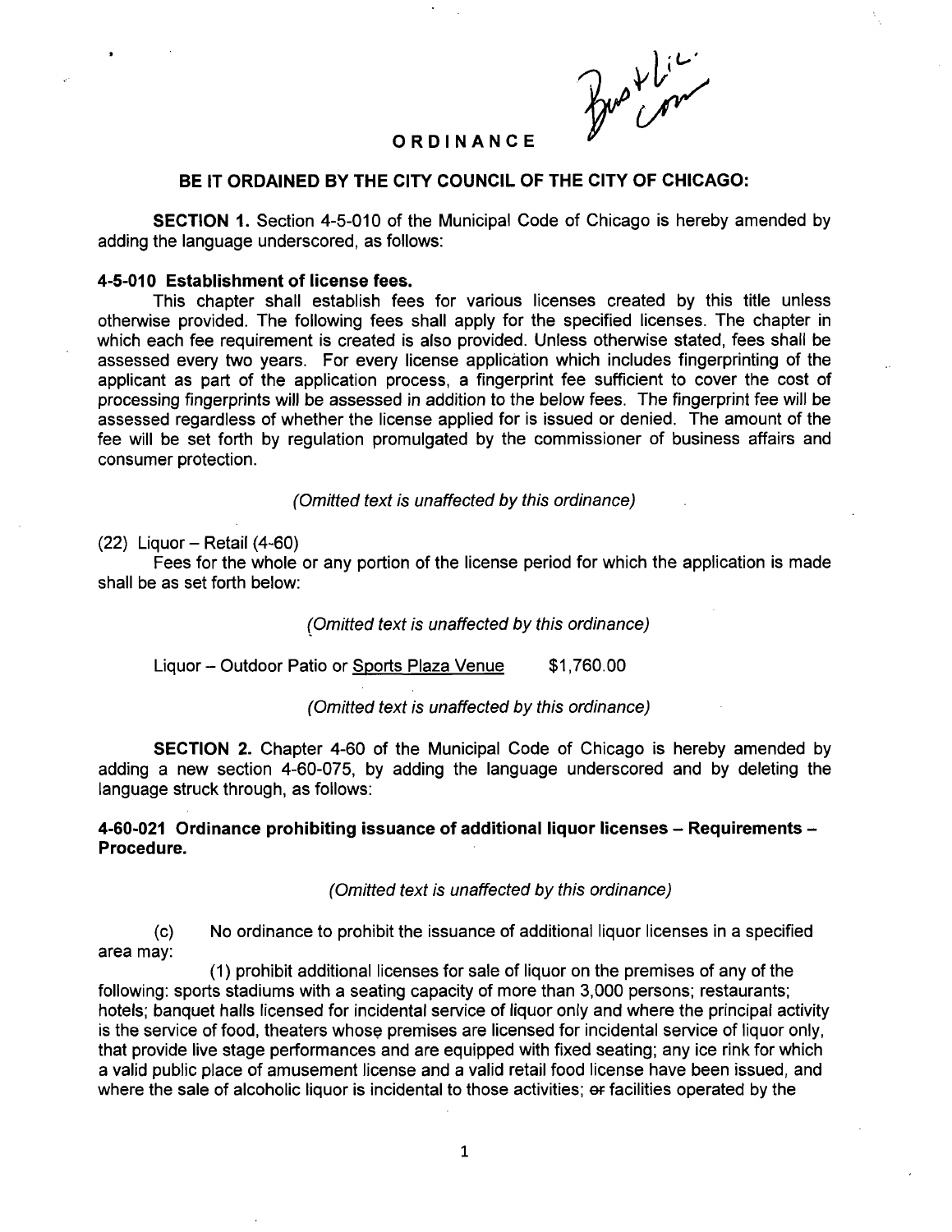metropolitan pier and exposition authority; sports plazas, as that term is defined in section 4-60- 075:

(Omitted text is unaffected by this ordinance)

## **4-60-075 Sports plaza venue liquor licenses - Special conditions.**  (a) For purposes of this section:

 $\overline{\phantom{a}}$  for purposes of this section:

"Residential building" has the meaning ascribed to that term in section 17-17-02146. "Residential building as the meaning ascribed to the meaning ascribed to the meaning ascribed to the meaning o<br>The meaning ascribed to the meaning ascribed to the meaning ascribed to the meaning ascribed to the meaning of

"Retail food establishment license" means a license issued under Chapter 4-8 of this contribution of this contribution.<br>"This contribution of this contribution of the chapter 4-8 of this contribution of the chapter 4-8 of code.

code. "Sports Plaza" means an outdoor open space which is: (1) not on the public way; (2) clearly demarcated to effectively regulate ingress and egress to the area; and (3) immediate adjacent to a sports stadium that has a fixed seating capacity of at least 30,000 persons.

(b) In addition to the other categories of licenses authorized under this chapter, the local liguor control commissioner is authorized to issue Sports Plaza Venue liguor licenses; provided eligibility for the Sports Plaza Venue liquor license shall be limited to applicants who hold a valid retail food establishment license and a valid retail consumption-on-premises liguor license for an indoor location that is immediately adjacent to a sports plaza. A Sports Plaza Venue liquor licensee may serve, in compliance with this section, alcoholic liguor within the sports plaza.

(c) A separate Sports Plaza Venue liguor license shall be reguired for each consumption-on-premises licensee selling, serving or offering for sale alcoholic liguor in the sports plaza. In addition to the information reguired under Section 4-60-040, an application for a Sports Plaza Venue liguor license shall: (1) designate the specific sports plaza at which the applicant intends to sell or serve alcoholic liguor: and (2) designate the fixed point of sale located in the sports plaza. The fee for a Sports Plaza Venue liguor license shall be as set forth in section 4-5-010.

(d) Only one fixed point-of-sale located in the sports plaza shall be authorized for each Sports Plaza Venue liquor licensee. At that fixed point of sale, a Sports Plaza Venue liquor licensee shall:

(1) sell only beer and wine; (2) serve beer and wine only in plastic cups which: (i) do not exceed 16 fluid ounces: and (ii) clearly identify the Sports Plaza Venue liguor licensee from which the alcoholic liguor was purchased; and (3) not sell or offer for sale any package goods.

(e) A Sports Plaza Venue liguor licensee shall be subject to all provisions of this chapter, except for Subsections (e) and (f) of Section 4-60-040; the 45-dav review period of subsection (h) of Section 4-60-040: and Section 4-60-050.

(f) A Sports Plaza Venue liguor licensee shall have an adeguate number of indoor toilet facilities in compliance with section 4-60-100. Toilet facilities located within the stadium adjacent to the sports plaza shall count towards compliance with this reguirement if, with the written consent of the stadium owner, such toilet facilities are available to the licensee's patrons at all times that the licensee is operating.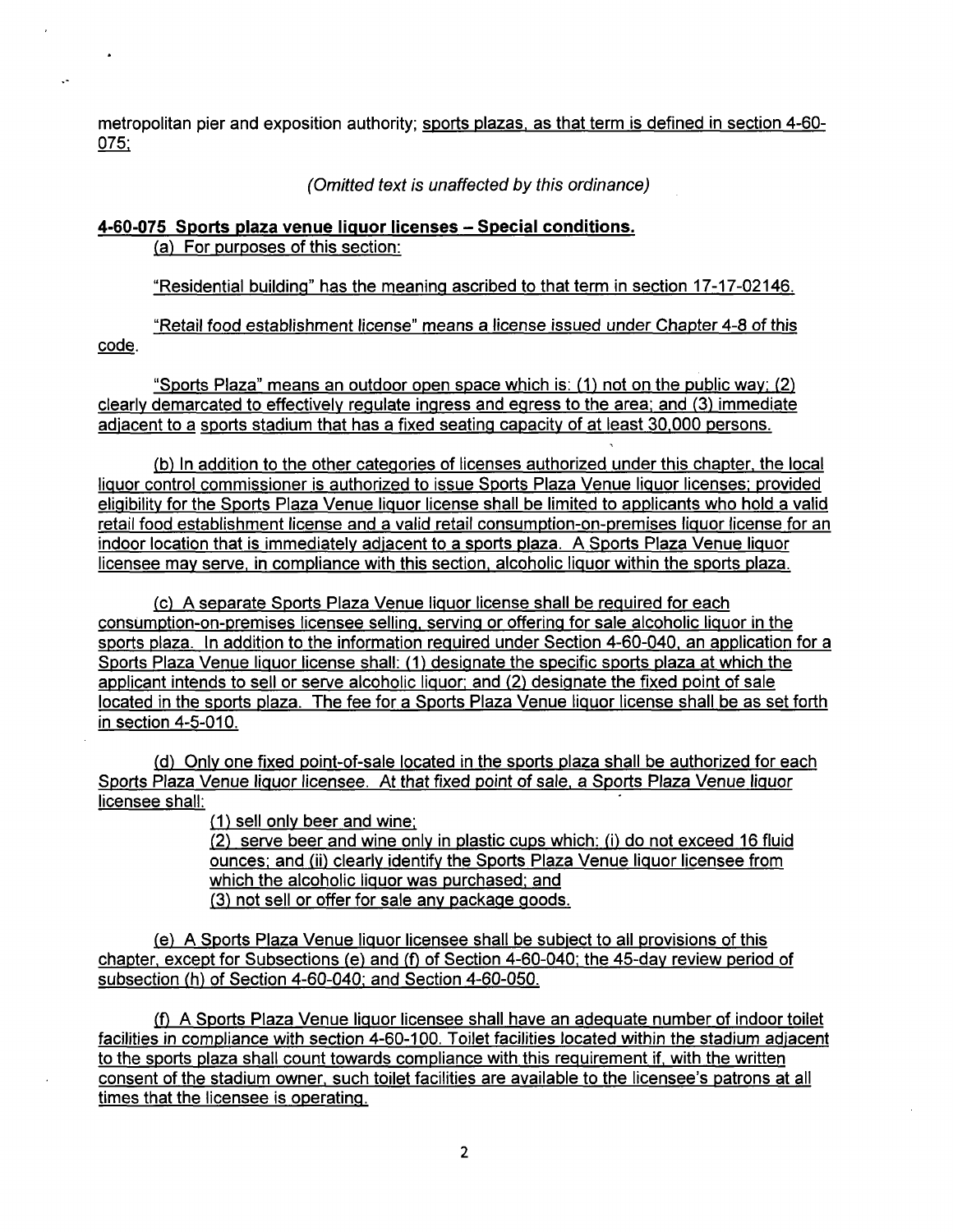(g) No person licensed under this chapter 4-60 shall sell, offer for sale or serve alcoholic liquor in the sports plaza between the hours of 11 p.m. and 11 a.m. Sunday through Thursday, or between the hours of 12:01 a.m. and 11 a.m. Friday and Saturdays.

(h) No Sports Plaza Venue licensee shall sell, offer for sale, or serve alcoholic liguor in the sports plaza:

(1) at anv time when a caterer is dispensing or serving alcoholic liguor at a catered event within the sports plaza: or

(2) unless regular food service is also available to patrons at all times that alcoholic liguor is sold or served.

(i) The sports plaza shall be clearly demarcated to effectively isolate the sports plaza from thru-traffic by non-patrons of the licensed venue. All drinks containing alcoholic liguor must be served and consumed either within the interior portion of the licensee's licensed premises or the sports plaza, except that patrons may take their drinks with them in disposable containers or cups, while entering or exiting a stadium entrance that directly connects to the sports plaza.

(j) Every Sports Plaza Venue liguor licensee shall comply with section 8-32-080.

(k) No Sports Plaza Venue license shall be issued for anv sports plaza within 125 feet of any existing residential building, measured from the nearest property line of the residential building to the nearest boundary of the sports plaza.

(I) A Sports Plaza Venue liguor licensee shall not permit anv patron to leave the interior portion of its licensed premises with any alcoholic liguor unless the alcoholic liguor is in a plastic cup that complies with subsection (d)(2).

SECTION 3. Chapter 4-156 of the Municipal Code of Chicago is hereby amended by adding a new section 4-156-500, as follows:

## **4-156-500 Reserved Sports Plaza- additional requirements.**

 $\sim 100$ 

(a) For purposes of this section. "Sports plaza" has the same meaning ascribed to that term in section 4-60-075.

(b) If a sports plaza, or any portion thereof, is used or intended for use for any amusement, a public place of amusement license shall be reguired. regardless of whether the use is incidental to the sports plaza's principal use. The application for the public place of amusement license shall be made by the owner of the sports plaza pursuant to this Article.

(c) The sports plaza shall be closed, and a licensee shall not permit the conduct of any amusement or other activity of anv kind in the sports plaza, between the hours of 12:01 a.m. and 11 a.m..

(d) In addition to any other applicable provision of this chapter,

(1) a licensee shall have an adequate number of indoor toilet facilities available for the patrons of the sports plaza in compliance with section 4-60-100. Toilet facilities located within the stadium adjacent to the sports plaza shall count towards compliance with this requirement if, with the written consent of the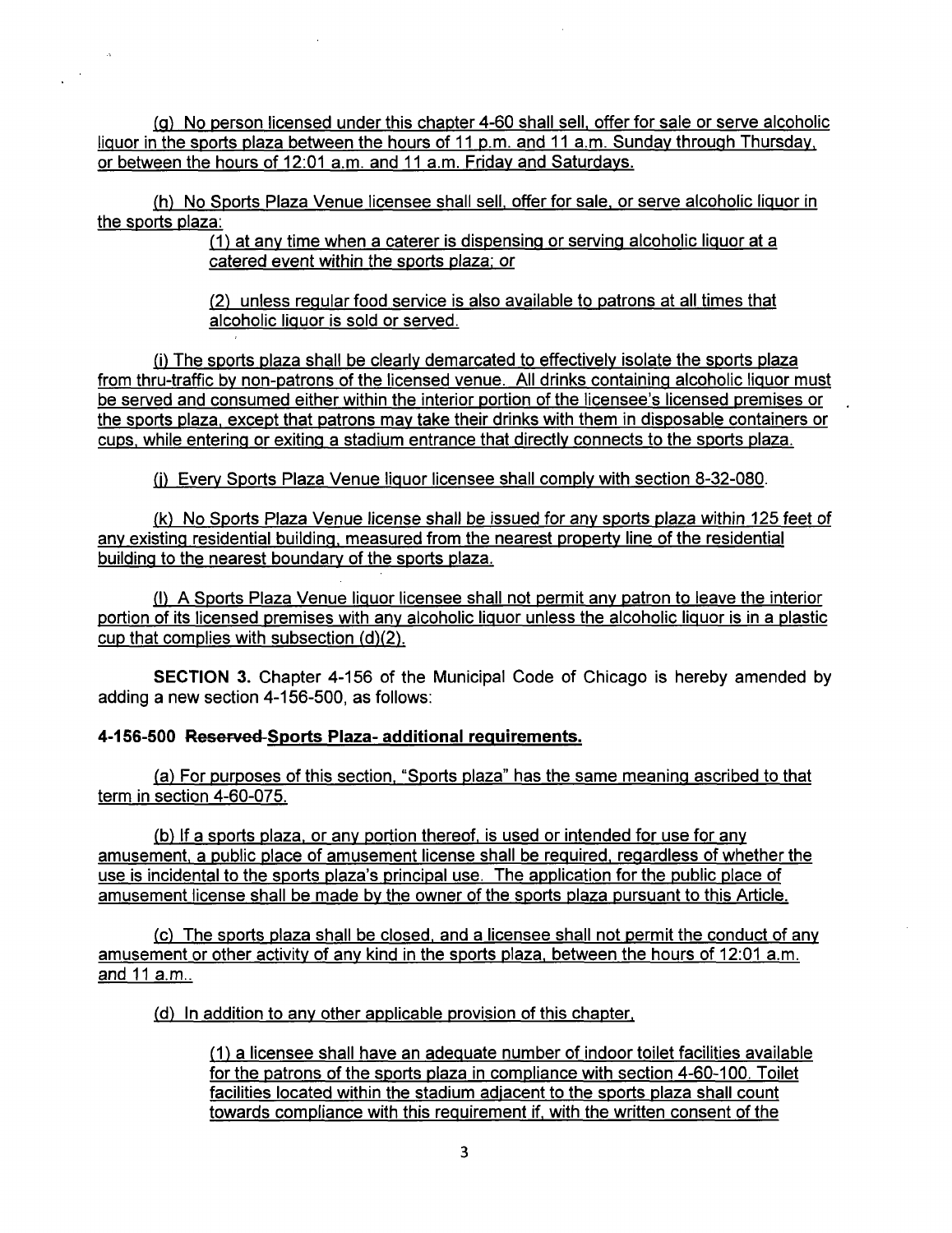stadium owner, such toilet facilities are available to the patrons of the sports plaza at all times that the licensee is operating:

(2) any contract with a private entity which permits the entity to conduct an amusement in the sports plaza shall include the restrictions in this section: and

(3) the licensee shall comply with section 8-32-080.

(d) All other applicable provisions of this chapter apply.

SECTION 4. Section 10-8-335 of the Municipal Code of Chicago is hereby amended by adding the language underscored and by deleting the language struck through, as follows:

# **10-8-335 Outdoor special events.**

- (a) As used in this section unless the context requires otherwise:
	- (1) "Special event" means;

(A) an amusement, as that term is defined in section 4-156-010, conducted in a sports plaza; and (i) as part of the amusement, a device, instrument or other equipment that electronically amplifies sound is used; and (ii) the sound generated from such device, instrument or eguipment is anticipated to be louder than average conversation level at a distance of 100 feet or more from the boundary of the sports plaza; or

(B) a planned temporary aggregation of attractions, including public entertainment, food and beverage service facilities, sales of souvenirs or other merchandise, or similar attractions, that is  $\leftrightarrow$  conducted on the public way; or  $\leftrightarrow$  conducted primarily outdoors on property open to the public other than the public way and which:

(A i) Includes activities that require the issuance of a city temporary food establishment license or a special event liquor license; or

(B ii) Requires special city services, including but not limited to any of the following: street closures; provisions of barricades, garbage cans, stages or special no parking signs; special electrical services; or special police protection.

"Special event" does not include a parade or athletic event for which a permit is required under Sections 10-8-330 or 10-8-332, a neighborhood block party at which no food, beverages or merchandise is sold, or a citywide festival conducted pursuant to an intergovernmental agreement authorized by ordinance.

(2) "Department" means the department of cultural affairs and special events.

(3) "Sponsor of the event" means the entity who is conducting the special event or in whose name or for whose support the proposed special event will be presented.

(4) "Sports plaza" has the meaning ascribed to that term in section 4-60-075.

(5) "Average conversation level" has the meaning ascribed to that term in section 8-32-020.

(Omitted text is unaffected by this ordinance)